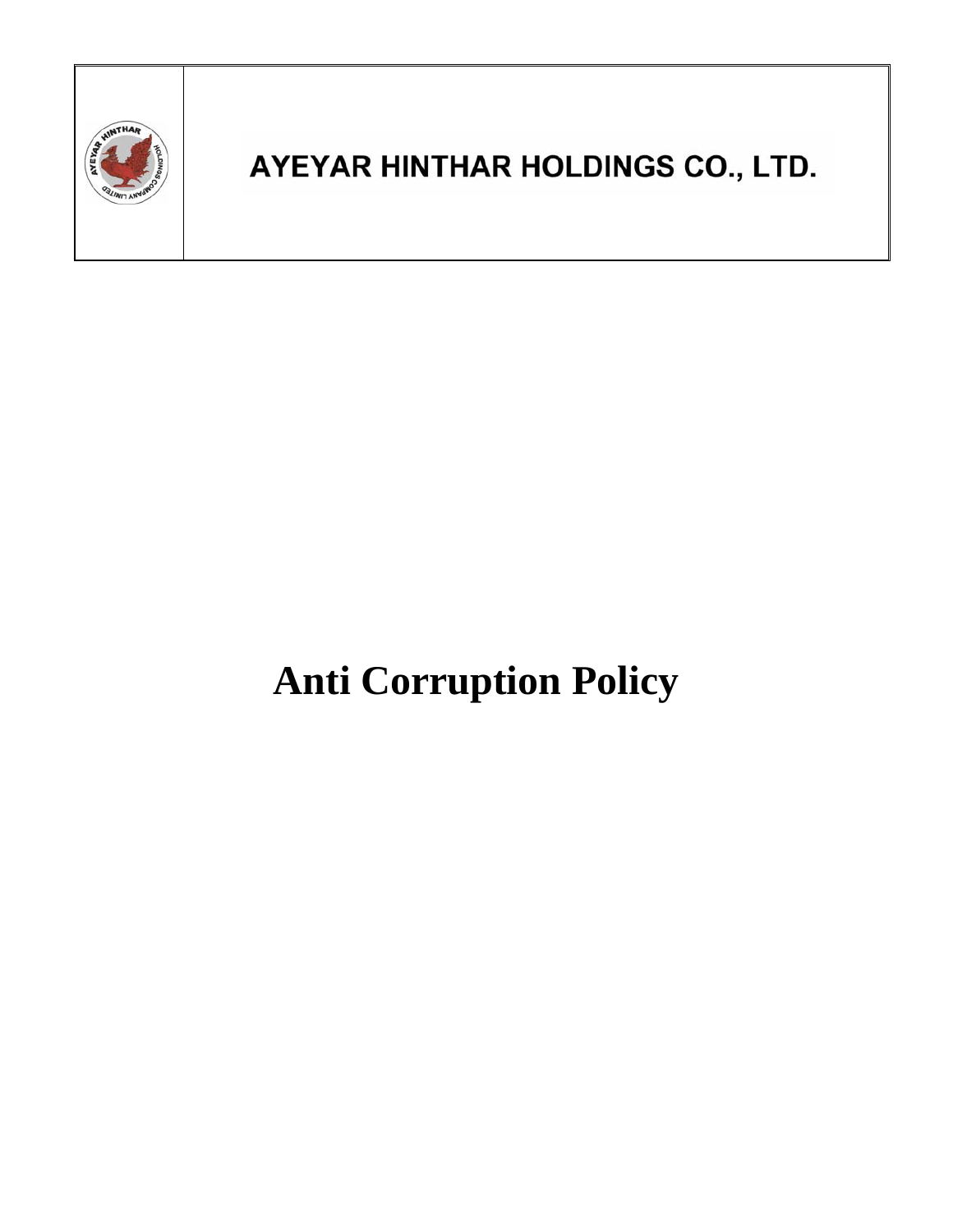

#### **1. Purpose**

- **1.1** This policy sets out the business principles and declaration with regard to giving and receiving of gifts and responsibilities of the Participant/Employees including not limited to shareholders, directors and employees (hereinafter shall refer to as **participants**) who are participant and/or employed at **Ayeyar Hinthar Holdings Company Limited** (the **Company**), those who are at the course of conducting business activities related to relevant Ministries, and in connection with government agencies or companies and organization from private sectors (including non-profit government organizations).
- **1.2** This policy has been adopted with the approval of Board of Directors of the Company to abide by all employees including stakeholders. This policy will also help as a source of information and guidance for those working at the Company, as well as understanding of their responsibilities.

#### **2. Business Principle**

**2.1**. The Company is committed to conducting business in an ethical and honest manner, and is committed to implementing and enforcing systems that ensure bribery is prevented. The Company has zero-tolerance with regard to bribery and corrupt activities. We are committed to act professionally, fairly, and with integrity in all business dealings and relationships, regardless of the entities we are dealing with.

**2.2**. The Company will constantly comply with prevailing (Myanmar) Anti-Corruption Law 2013 and its amendment from time to time.

**2.3**. The Company recognizes that corruption is punishable by up to (7) years of imprisonment and a fine other than political post and/or authorities. If one of our employee is discovered to have taken part in corruption activities or taken action by the inspection committee of the anticorruption board, such employee will immediately be terminated from the Company as it is seriously cause damage to our Company's reputation. It is with this in mind that we commit to preventing corruption in our business, and take our legal responsibilities seriously.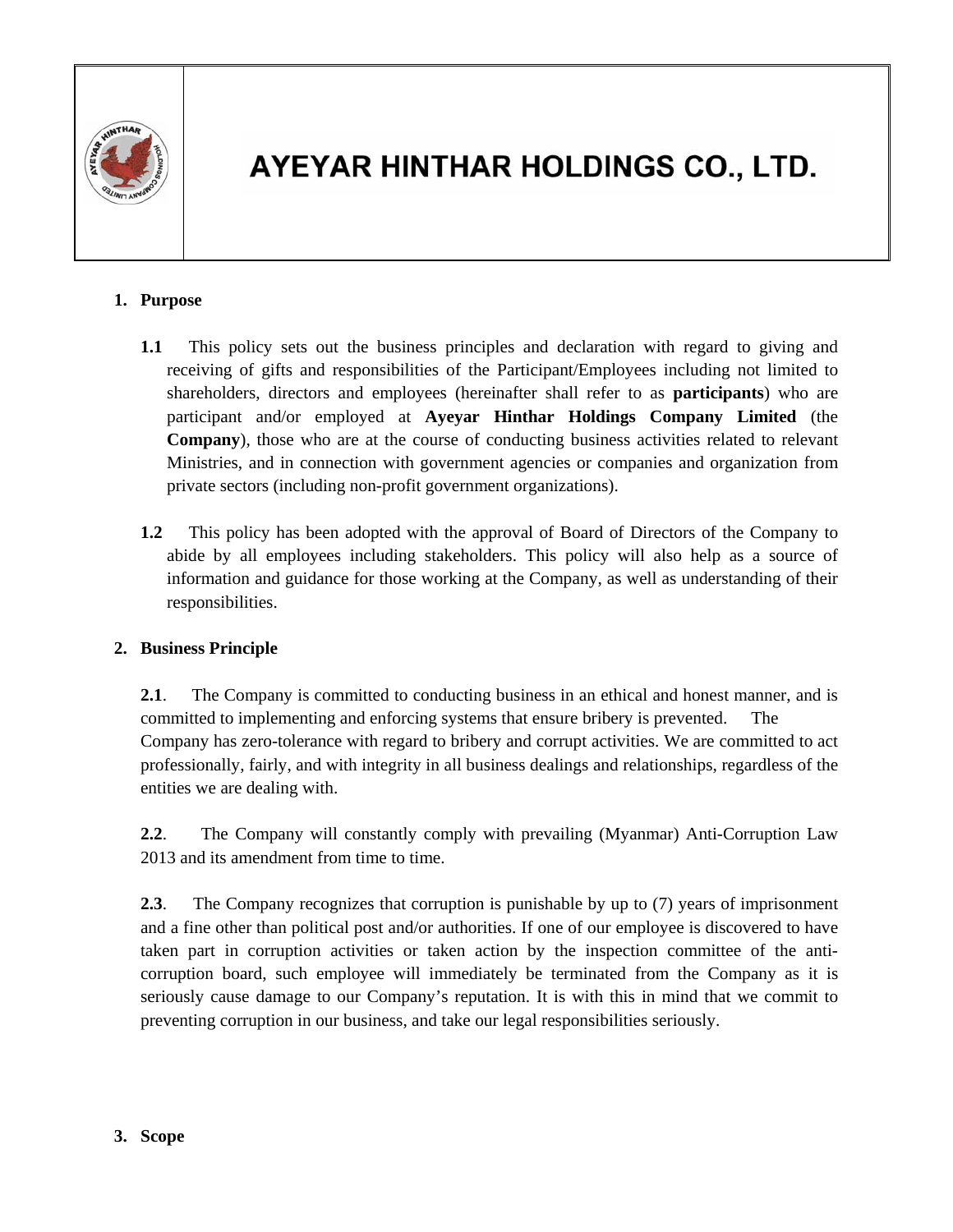

**3.1.** Notwithstanding anything contrary contained in the employee manual or contract of the Company, this policy shall apply to all participants/employees (whether temporary, fixed-term, or permanent), consultants, contractors, trainees, seconded staff, home workers, casual workers, agency staff, volunteers, interns, agents, sponsors, or any other person or persons associated with us (including third parties), or any of our subsidiaries of their employees, no matter where they are located (within or outside of the Myanmar). The policy also applies to Officers, Trustees, Board, and/or Committee members at any level.

**3.2**This policy covers the act of giving and/or receiving of gifts between participants/employees and third parties in following categories; -

- 1) Third-party refers to any individual or entity our company meets and works with. It refers to actual and potential clients, customers, vendors, suppliers, distributors, stakeholders, business contacts, agents, advisers, and
- 2) Government and public bodies this includes their advisors, representatives and officials, politicians, and public parties.

**3.3.** This policy applies to all participants/employees by virtue of their position in the company and does not apply to the act of giving and/or receiving of gifts due to family or personal relationship.

#### **4. Definition**

- **4.1** Corruption refers to the act of offering, giving, promising, asking, agreeing, receiving, accepting, or soliciting something of value or of an advantage so to induce or influence an action or decision.
- **4.2** In addition, a corruption refers to any inducement reward, or object/item of value offered to another individual in order to gain commercial, contractual, regulatory, or personal advantage.
- **4.3** All participants/employees must not engage in any form of bribery or corruption, whether it be directly, passively (as described above), or either tangible or intangible or through a third party (such as an agent or distributor). They must not bribe to any of the government employee or political post. They must not accept bribes in any degree and if they are uncertain about whether something is a bribe or a gift or act of hospitality, they must seek further advice from the company's senior management level.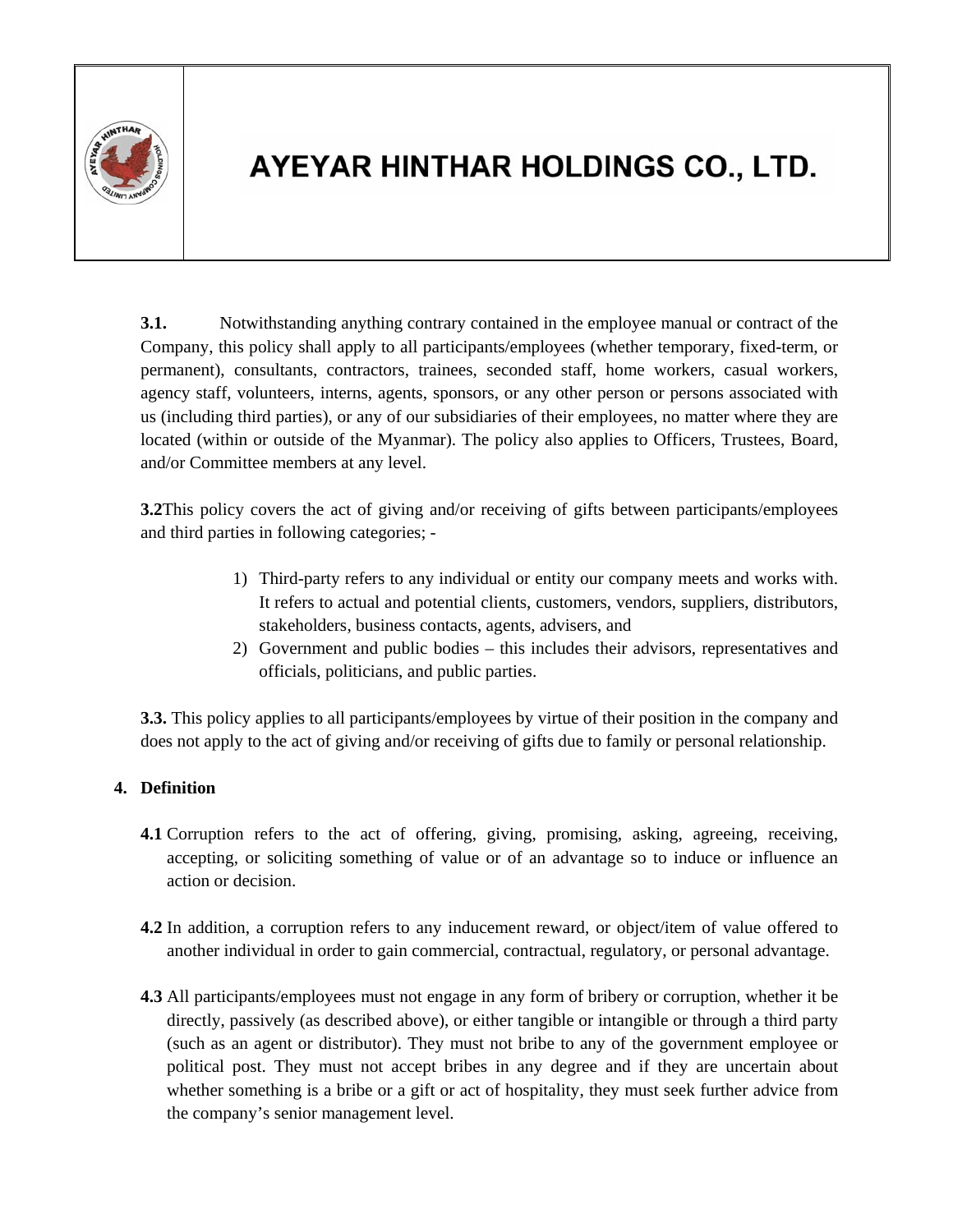

#### **5. Declaration**

**5.1** This section of the policy refers to two areas:

- Gifts and hospitality
- Charitable contributions

#### **5.2** Gifts and hospitality

The Company accepts normal and appropriate gestures of sincere hospitality and goodwill (whether given to/ received from third parties) so long as following criteria are met:

- **a.** It is not made with the intention of influencing the party to whom it is being given, to obtain or reward the retention of a business or a business advantage, or as an explicit or implicit exchange for favors or benefits.
- **b.** It is given in the name of the company, not in an individual's name.
- **c.** It does not include cash or a cash equivalent (e.g. a cheque or gift certificate).
- **d.** It is appropriate for the circumstances (e.g. giving small gifts on birthday or wedding or traditional ceremony or as a small thank you to a company for helping with a large project upon completion).
- **e.** It is given/ received openly, not secretly;
- **f.** It is not above a certain excessive value, as pre-determined by the company's senior management (usually in excess of **25,000MMK** or amount equivalent to USD (\$));

**5.3.** Where it is inappropriate to decline the offer of a gift (i.e. when meeting with an individual of a certain religion/culture who may take offence), the gift may be accepted as long as it is declared to the senior management, who will assess the circumstances.

**5.4.** As good practice, gifts given and received should always be disclosed to senior management. Gifts from suppliers/vendors should always be declared or disclosed.

#### **5.5. Charitable Contributions**

(a) The Company accepts the act of donating to charities including but not limited to Thingyan (Water Festival), Kahtain, Thadinkyut, Waso Robe Offering, religious activities and etc., that are related to Myanmar tradition or custom either through services, knowledge, time, or direct financial contributions (cash or otherwise) and agrees to disclose all charitable contributions it makes.

(b) The Company shall be able to contribute for the development of the State where necessary with the approval of the senior management.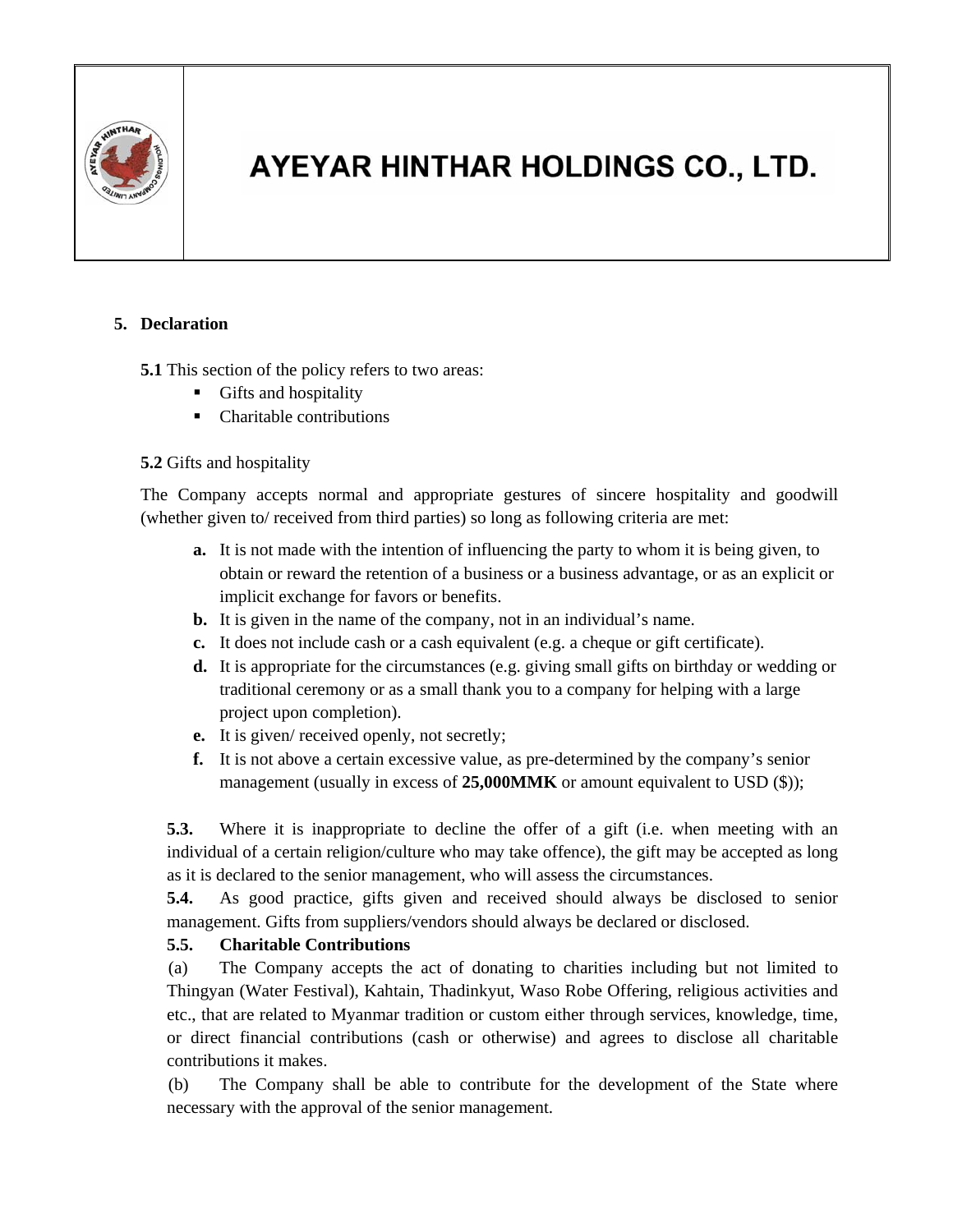

.

# AYEYAR HINTHAR HOLDINGS CO., LTD.

 (c) The Company will ensure that all charitable donations made are legal and ethical under local custom and practices, and that donation are not offered/ made without the approval of the senior management

#### **6. Responsibilities**

**6.1**. As a participant/employee of the Company, you must ensure that you have read, understand, and comply with the information contained within this policy, and with any training or other anti-corruption information you are given.

**6.2.** All participants/employees are equally responsible for the prevention, detection, and reporting of bribery and/or other forms of corruption. They are required to avoid any activities that could lead to, or imply, a breach of this policy.

**6.3.** If the participants/employees have reason to believe or suspect that an instance of bribery or corruption has occurred or will occur in the future that breaches this policy, such participant/employee must notify the senior management.

**6.4.** If any of the participant/employee breaches this policy, they will face disciplinary action and could face dismissal for gross misconduct. The Company has the right to terminate a contractual relationship or appointment of director letter (if any) with the participant/employee if they breach this policy.

#### **7. Training and Awareness**

**7.1**. The Company will provide training on this policy as part of the induction process for all new participants/employees. Participants/employees will also receive regular, relevant training on how to adhere to this policy as a good practice by the Company, and will be asked annually as a commitment to formally accept that they will comply with this policy.

**7.2**. The Company's corruption policy and zero-tolerance attitude will be clearly communicated to all suppliers, contractors, business partners, and any third-parties at the outset of business relations, and as appropriate thereafter.

#### **8. Internal Control**

The Company will keep detailed and accurate financial record of all transactions, and will have appropriate internal controls in place to act as evidence for all payments made. We will declare and keep a written record of the amount and reason for hospitality or gifts accepted and given, understand that gifts and acts of hospitality are subject to management review.

#### **9. Monitoring and Assessment**

**9.1**. The Company's senior management is responsible for monitoring the effectiveness of this policy and will review the implementation of it on a regular basis. If necessary, the